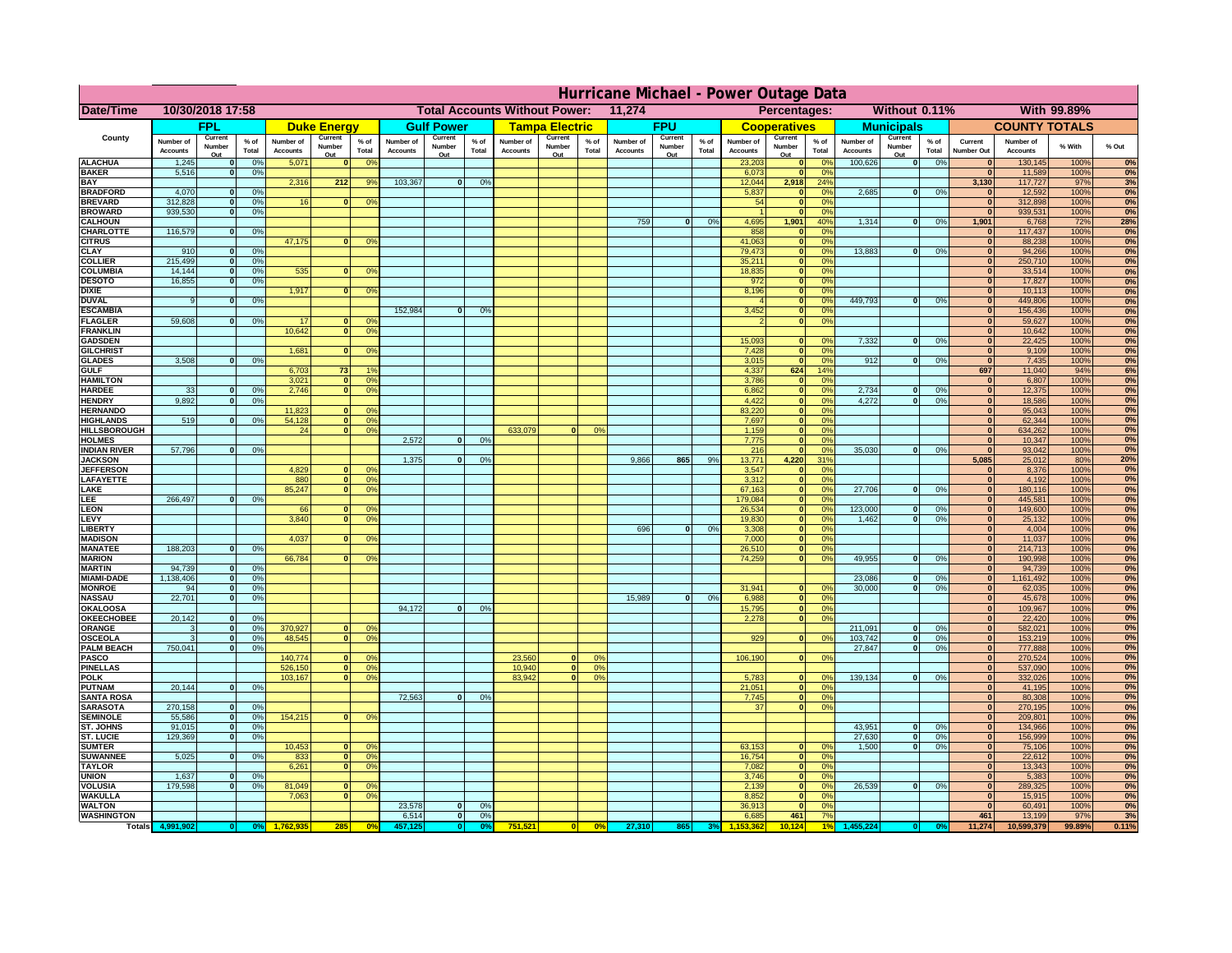# 10/30/2018 5:59 PM Hurricane Michael

| <b>Power Provider</b>                   | <b>County</b>       | <b>Number of Customers</b> | <b>Current Number Out</b> | <b>Outage Percentage</b> | <b>Estimated Restore Time</b> |
|-----------------------------------------|---------------------|----------------------------|---------------------------|--------------------------|-------------------------------|
| West Florida Electric Cooperative, Inc. | <b>JACKSON</b>      | 13,723                     | 4,174                     | 30.42%                   | >5 days                       |
|                                         | BAY                 | 12,044                     | 2,918                     | 24.23%                   | >5 days                       |
| Gulf Coast Electric Cooperative, Inc.   |                     |                            |                           |                          |                               |
| West Florida Electric Cooperative, Inc. | CALHOUN             | 2,852                      | 1,289                     | 45.20%                   | >5 days                       |
| Florida Public Utilities Corporation    | <b>JACKSON</b>      | 9,866                      | 865                       | 8.77%                    | 72                            |
| Gulf Coast Electric Cooperative, Inc.   | <b>GULF</b>         | 4,337                      | 624                       | 14.39%                   | >5 days                       |
| Gulf Coast Electric Cooperative, Inc.   | CALHOUN             | 1,843                      | 612                       | 33.21%                   | >5 days                       |
| West Florida Electric Cooperative, Inc. | <b>WASHINGTON</b>   | 4,260                      | 370                       | 8.69%                    | >5 days                       |
| Duke Energy                             | BAY                 | 2,316                      | 212                       | 9.15%                    | TBD                           |
| Gulf Coast Electric Cooperative, Inc.   | <b>WASHINGTON</b>   | 2,425                      | 91                        | 3.75%                    | >5 days                       |
| Duke Energy                             | <b>GULF</b>         | 6,703                      | 73                        | 1.09%                    | TBD                           |
|                                         |                     | 48                         | 46                        |                          |                               |
| Gulf Coast Electric Cooperative, Inc.   | <b>JACKSON</b>      |                            |                           | 95.83%                   | >5 days                       |
| Central Florida Electric Cooperative    | <b>ALACHUA</b>      | 875                        | 0                         | 0.00%                    | TBD                           |
| Central Florida Electric Cooperative    | <b>DIXIE</b>        | 7,595                      | $\mathbf 0$               | 0.00%                    | <b>TBD</b>                    |
| Central Florida Electric Cooperative    | <b>GILCHRIST</b>    | 7,424                      | 0                         | 0.00%                    | Restored                      |
| Central Florida Electric Cooperative    | LAFAYETTE           | 9                          | $\mathbf 0$               | 0.00%                    | <b>TBD</b>                    |
| Central Florida Electric Cooperative    | LEVY                | 17,513                     | $\pmb{0}$                 | 0.00%                    | Restored                      |
| Central Florida Electric Cooperative    | <b>MARION</b>       | $\overline{9}$             | $\mathbf 0$               | 0.00%                    | TBD                           |
| Chattahoochee Electric                  | GADSDEN             | 1,173                      | $\pmb{0}$                 | 0.00%                    | Restored                      |
|                                         |                     |                            |                           |                          |                               |
| Choctawhatchee Electric Cooperative     | <b>HOLMES</b>       | 293                        | $\mathbf 0$               | 0.00%                    | Restored                      |
| Choctawhatchee Electric Cooperative     | <b>OKALOOSA</b>     | 15,795                     | $\pmb{0}$                 | 0.00%                    | Restored                      |
| Choctawhatchee Electric Cooperative     | <b>SANTA ROSA</b>   | 201                        | $\mathbf 0$               | 0.00%                    | Restored                      |
| Choctawhatchee Electric Cooperative     | <b>WALTON</b>       | 36,812                     | $\pmb{0}$                 | 0.00%                    | Restored                      |
| City of Alachua                         | <b>ALACHUA</b>      | 4,426                      | $\mathbf 0$               | 0.00%                    | <b>TBD</b>                    |
| City of Bartow                          | <b>POLK</b>         | 11,790                     | $\pmb{0}$                 | 0.00%                    | TBD                           |
| City of Blountstown                     | CALHOUN             | 1,314                      | $\mathbf 0$               | 0.00%                    | Restored                      |
|                                         |                     |                            |                           |                          |                               |
| City of Bushnell                        | <b>SUMTER</b>       | 1,500                      | $\pmb{0}$                 | 0.00%                    | TBD                           |
| City of Clewiston                       | <b>HENDRY</b>       | 4,272                      | $\mathbf 0$               | 0.00%                    | <b>TBD</b>                    |
| City of Fort Meade                      | <b>POLK</b>         | 2,379                      | $\pmb{0}$                 | 0.00%                    | TBD                           |
| City of Havana                          | <b>GADSDEN</b>      | 1,391                      | $\pmb{0}$                 | 0.00%                    | Restored                      |
| City of Leesburg                        | LAKE                | 22,000                     | $\mathbf 0$               | 0.00%                    | TBD                           |
| City of Moore Haven                     | <b>GLADES</b>       | 912                        | $\mathbf 0$               | 0.00%                    | <b>TBD</b>                    |
| City of Mount Dora                      | LAKE                | 5,706                      | 0                         | 0.00%                    | TBD                           |
|                                         |                     |                            |                           |                          |                               |
| City of Newberry                        | <b>ALACHUA</b>      | 1,727                      | $\mathbf 0$               | 0.00%                    | <b>TBD</b>                    |
| City of Quincy                          | GADSDEN             | 4,768                      | $\pmb{0}$                 | 0.00%                    | Restored                      |
| City of Starke                          | <b>BRADFORD</b>     | 2,685                      | $\mathbf 0$               | 0.00%                    | <b>TBD</b>                    |
| City of Tallahassee                     | LEON                | 123,000                    | 0                         | 0.00%                    | Restored                      |
| City of Vero Beach                      | <b>INDIAN RIVER</b> | 35,030                     | $\mathbf 0$               | 0.00%                    | <b>TBD</b>                    |
| City of Wauchula                        | HARDEE              | 2,734                      | $\pmb{0}$                 | 0.00%                    | TBD                           |
| City of Williston                       | LEVY                | 1,462                      | $\pmb{0}$                 | 0.00%                    | <b>TBD</b>                    |
| City of Winter Park                     | ORANGE              | 13,941                     | 0                         | 0.00%                    | TBD                           |
|                                         |                     |                            |                           |                          |                               |
| Clay Electric Cooperative               | <b>ALACHUA</b>      | 22,328                     | $\mathbf 0$               | 0.00%                    | <b>TBD</b>                    |
| Clay Electric Cooperative               | <b>BAKER</b>        | 2,476                      | $\pmb{0}$                 | 0.00%                    | TBD                           |
| Clay Electric Cooperative               | <b>BRADFORD</b>     | 5,837                      | $\mathbf 0$               | 0.00%                    | <b>TBD</b>                    |
| Clay Electric Cooperative               | <b>CLAY</b>         | 79,473                     | 0                         | 0.00%                    | TBD                           |
| Clay Electric Cooperative               | <b>COLUMBIA</b>     | 16,922                     | $\mathbf 0$               | 0.00%                    | <b>TBD</b>                    |
| Clay Electric Cooperative               | <b>DUVAL</b>        | $\overline{4}$             | $\pmb{0}$                 | 0.00%                    | TBD                           |
| Clay Electric Cooperative               | <b>FLAGLER</b>      | $\overline{2}$             | $\mathbf 0$               | 0.00%                    | <b>TBD</b>                    |
|                                         |                     |                            |                           |                          |                               |
| Clay Electric Cooperative               | <b>GILCHRIST</b>    | $\overline{4}$             | $\mathbf 0$               | 0.00%                    | TBD                           |
| Clay Electric Cooperative               | LAKE                | 2,239                      | $\mathsf{O}\xspace$       | 0.00%                    | <b>TBD</b>                    |
| Clay Electric Cooperative               | LEVY                | 712                        | $\pmb{0}$                 | 0.00%                    | TBD                           |
| Clay Electric Cooperative               | <b>MARION</b>       | 16,301                     | $\pmb{0}$                 | 0.00%                    | <b>TBD</b>                    |
| Clay Electric Cooperative               | PUTNAM              | 21,051                     | 0                         | 0.00%                    | TBD                           |
| Clay Electric Cooperative               | SUWANNEE            | $5\overline{)}$            | $\pmb{0}$                 | 0.00%                    | <b>TBD</b>                    |
| Clay Electric Cooperative               | <b>UNION</b>        | 3,746                      | 0                         | 0.00%                    | TBD                           |
|                                         |                     |                            |                           |                          |                               |
| Clay Electric Cooperative               | <b>VOLUSIA</b>      | 2,139                      | $\pmb{0}$                 | 0.00%                    | <b>TBD</b>                    |
| Duke Energy                             | <b>ALACHUA</b>      | 5,071                      | $\pmb{0}$                 | 0.00%                    | Restored                      |
| <b>Duke Energy</b>                      | <b>BREVARD</b>      | 16                         | $\pmb{0}$                 | 0.00%                    | Restored                      |
| Duke Energy                             | <b>CITRUS</b>       | 47,175                     | $\pmb{0}$                 | 0.00%                    | Restored                      |
| Duke Energy                             | <b>COLUMBIA</b>     | 535                        | $\pmb{0}$                 | 0.00%                    | Restored                      |
| Duke Energy                             | <b>DIXIE</b>        | 1,917                      | 0                         | 0.00%                    | Restored                      |
|                                         |                     | 17                         | $\mathsf{O}\xspace$       | 0.00%                    | Restored                      |
| Duke Energy                             | <b>FLAGLER</b>      |                            |                           |                          |                               |
| Duke Energy                             | <b>FRANKLIN</b>     | 10,642                     | $\pmb{0}$                 | 0.00%                    | Restored                      |
| <b>Duke Energy</b>                      | <b>GILCHRIST</b>    | 1,681                      | $\pmb{0}$                 | 0.00%                    | Restored                      |
| Duke Energy                             | <b>HAMILTON</b>     | 3,021                      | 0                         | 0.00%                    | Restored                      |
| <b>Duke Energy</b>                      | HARDEE              | 2,746                      | $\pmb{0}$                 | 0.00%                    | Restored                      |
| Duke Energy                             | <b>HERNANDO</b>     | 11,823                     | $\pmb{0}$                 | 0.00%                    | Restored                      |
| <b>Duke Energy</b>                      | <b>HIGHLANDS</b>    | 54,128                     | $\pmb{0}$                 | 0.00%                    | Restored                      |
|                                         |                     | 24                         | $\pmb{0}$                 | 0.00%                    | Restored                      |
| Duke Energy                             | HILLSBOROUGH        |                            |                           |                          |                               |
| <b>Duke Energy</b>                      | <b>JEFFERSON</b>    | 4,829                      | $\pmb{0}$                 | 0.00%                    | Restored                      |
| Duke Energy                             | LAFAYETTE           | 880                        | $\pmb{0}$                 | 0.00%                    | Restored                      |
| <b>Duke Energy</b>                      | LAKE                | 85,247                     | $\pmb{0}$                 | 0.00%                    | Restored                      |
| Duke Energy                             | LEON                | 66                         | $\pmb{0}$                 | 0.00%                    | Restored                      |
| Duke Energy                             | LEVY                | 3,840                      | $\pmb{0}$                 | 0.00%                    | Restored                      |
|                                         |                     |                            |                           |                          |                               |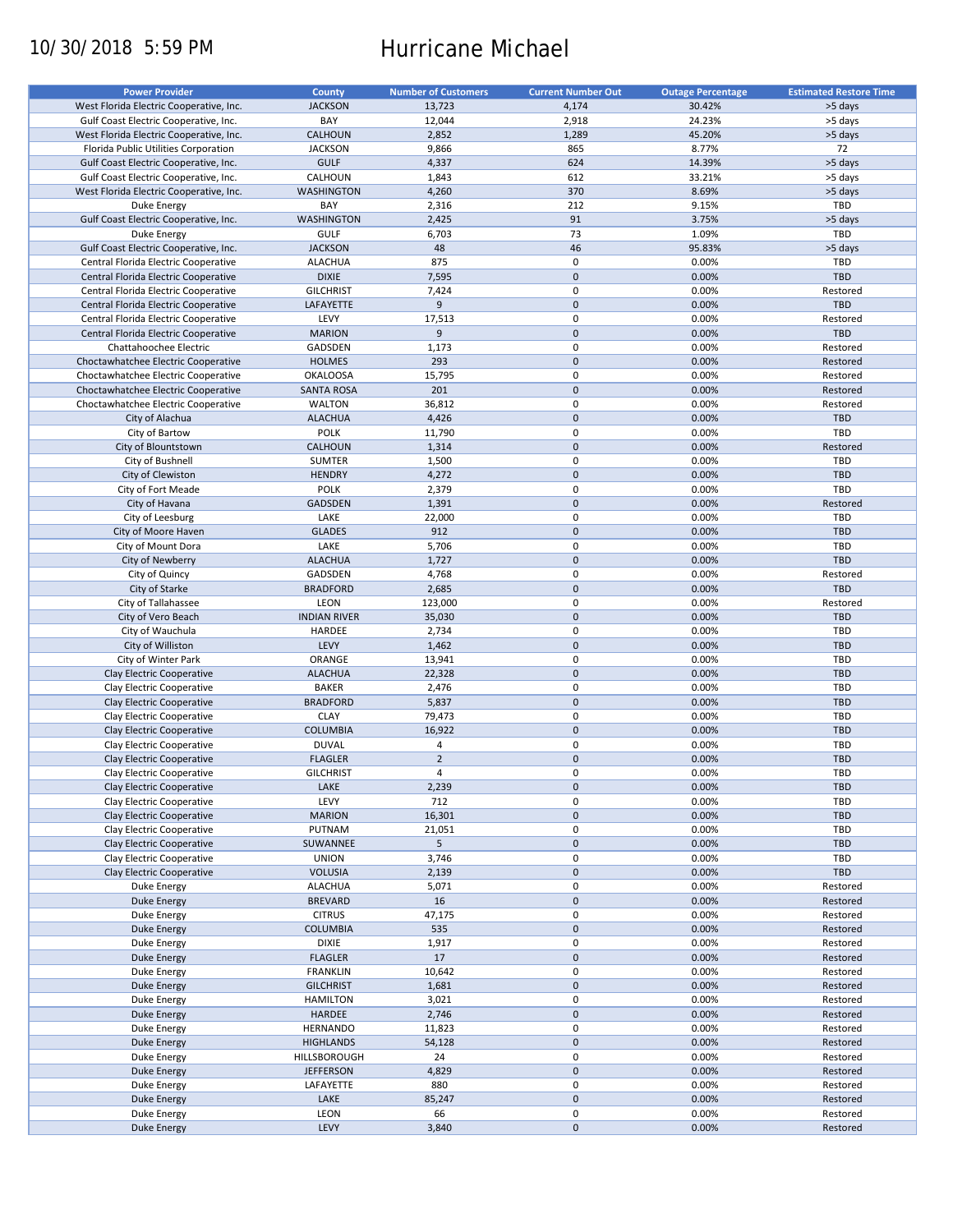## 10/30/2018 5:59 PM Hurricane Michael

| Duke Energy                                        | <b>MADISON</b>      | 4,037          | 0           | 0.00% | Restored   |
|----------------------------------------------------|---------------------|----------------|-------------|-------|------------|
| <b>Duke Energy</b>                                 | <b>MARION</b>       | 66,784         | $\mathbf 0$ | 0.00% | Restored   |
|                                                    |                     |                |             |       |            |
| Duke Energy                                        | ORANGE              | 370,927        | 0           | 0.00% | Restored   |
| Duke Energy                                        | <b>OSCEOLA</b>      | 48,545         | $\mathbf 0$ | 0.00% | Restored   |
| Duke Energy                                        | PASCO               | 140,774        | 0           | 0.00% | Restored   |
|                                                    |                     |                |             |       |            |
| Duke Energy                                        | PINELLAS            | 526,150        | $\mathbf 0$ | 0.00% | Restored   |
| Duke Energy                                        | <b>POLK</b>         | 103,167        | $\mathbf 0$ | 0.00% | Restored   |
| Duke Energy                                        | SEMINOLE            | 154,215        | $\mathbf 0$ | 0.00% | Restored   |
|                                                    |                     |                |             |       |            |
| Duke Energy                                        | <b>SUMTER</b>       | 10,453         | 0           | 0.00% | Restored   |
| <b>Duke Energy</b>                                 | SUWANNEE            | 833            | $\mathbf 0$ | 0.00% | Restored   |
| Duke Energy                                        | <b>TAYLOR</b>       | 6,261          | 0           | 0.00% | Restored   |
|                                                    |                     |                |             |       |            |
| <b>Duke Energy</b>                                 | <b>VOLUSIA</b>      | 81,049         | $\mathbf 0$ | 0.00% | Restored   |
| Duke Energy                                        | WAKULLA             | 7,063          | 0           | 0.00% | Restored   |
| Escambia River Electric Cooperative, Inc.          | <b>ESCAMBIA</b>     | 3,452          | $\mathbf 0$ | 0.00% | <b>TBD</b> |
|                                                    |                     |                |             |       |            |
| Escambia River Electric Cooperative, Inc.          | <b>SANTA ROSA</b>   | 7,544          | $\mathbf 0$ | 0.00% | <b>TBD</b> |
| Florida Keys Electric Cooperative                  | <b>MONROE</b>       | 31,941         | $\mathbf 0$ | 0.00% | <b>TBD</b> |
| Florida Power and Light Company                    | <b>ALACHUA</b>      | 1,245          | $\mathbf 0$ | 0.00% | <b>TBD</b> |
|                                                    |                     |                |             |       |            |
| Florida Power and Light Company                    | <b>BAKER</b>        | 5,516          | $\mathbf 0$ | 0.00% | <b>TBD</b> |
| Florida Power and Light Company                    | <b>BRADFORD</b>     | 4,070          | $\pmb{0}$   | 0.00% | <b>TBD</b> |
| Florida Power and Light Company                    | <b>BREVARD</b>      | 312,828        | $\mathbf 0$ | 0.00% | <b>TBD</b> |
|                                                    |                     |                |             |       |            |
| Florida Power and Light Company                    | <b>BROWARD</b>      | 939,530        | $\pmb{0}$   | 0.00% | <b>TBD</b> |
| Florida Power and Light Company                    | <b>CHARLOTTE</b>    | 116,579        | $\mathbf 0$ | 0.00% | <b>TBD</b> |
|                                                    |                     | 910            | $\mathbf 0$ |       | <b>TBD</b> |
| Florida Power and Light Company                    | <b>CLAY</b>         |                |             | 0.00% |            |
| Florida Power and Light Company                    | <b>COLLIER</b>      | 215,499        | $\mathbf 0$ | 0.00% | <b>TBD</b> |
| Florida Power and Light Company                    | COLUMBIA            | 14,144         | 0           | 0.00% | <b>TBD</b> |
|                                                    |                     |                |             |       |            |
| Florida Power and Light Company                    | <b>DESOTO</b>       | 16,855         | $\mathbf 0$ | 0.00% | <b>TBD</b> |
| Florida Power and Light Company                    | <b>DUVAL</b>        | 9              | 0           | 0.00% | <b>TBD</b> |
| Florida Power and Light Company                    | <b>FLAGLER</b>      | 59,608         | $\pmb{0}$   | 0.00% | <b>TBD</b> |
|                                                    |                     |                |             |       |            |
| Florida Power and Light Company                    | <b>GLADES</b>       | 3,508          | 0           | 0.00% | <b>TBD</b> |
| Florida Power and Light Company                    | <b>HARDEE</b>       | 33             | $\pmb{0}$   | 0.00% | <b>TBD</b> |
|                                                    |                     | 9,892          | $\pmb{0}$   | 0.00% | TBD        |
| Florida Power and Light Company                    | <b>HENDRY</b>       |                |             |       |            |
| Florida Power and Light Company                    | <b>HIGHLANDS</b>    | 519            | $\mathbf 0$ | 0.00% | <b>TBD</b> |
| Florida Power and Light Company                    | <b>INDIAN RIVER</b> | 57,796         | 0           | 0.00% | <b>TBD</b> |
|                                                    |                     |                |             |       |            |
| Florida Power and Light Company                    | LEE                 | 266,497        | $\mathbf 0$ | 0.00% | <b>TBD</b> |
| Florida Power and Light Company                    | MANATEE             | 188,203        | 0           | 0.00% | TBD        |
| Florida Power and Light Company                    | <b>MARTIN</b>       | 94,739         | $\mathbf 0$ | 0.00% | <b>TBD</b> |
|                                                    |                     |                |             |       |            |
| Florida Power and Light Company                    | MIAMI-DADE          | 1,138,406      | $\pmb{0}$   | 0.00% | <b>TBD</b> |
| Florida Power and Light Company                    | <b>MONROE</b>       | 94             | $\mathbf 0$ | 0.00% | <b>TBD</b> |
| Florida Power and Light Company                    | NASSAU              | 22,701         | $\pmb{0}$   | 0.00% | TBD        |
|                                                    |                     |                |             |       |            |
| Florida Power and Light Company                    | OKEECHOBEE          | 20,142         | $\mathbf 0$ | 0.00% | <b>TBD</b> |
| Florida Power and Light Company                    | ORANGE              | 3              | $\mathbf 0$ | 0.00% | <b>TBD</b> |
|                                                    |                     | $\overline{3}$ | $\mathbf 0$ | 0.00% | <b>TBD</b> |
| Florida Power and Light Company                    | <b>OSCEOLA</b>      |                |             |       |            |
| Florida Power and Light Company                    | PALM BEACH          | 750,041        | $\pmb{0}$   | 0.00% | <b>TBD</b> |
| Florida Power and Light Company                    | PUTNAM              | 20,144         | $\mathbf 0$ | 0.00% | <b>TBD</b> |
|                                                    |                     |                |             |       |            |
| Florida Power and Light Company                    | SARASOTA            | 270,158        | $\mathbf 0$ | 0.00% | TBD        |
| Florida Power and Light Company                    | SEMINOLE            | 55,586         | $\mathbf 0$ | 0.00% | <b>TBD</b> |
| Florida Power and Light Company                    | ST. JOHNS           | 91,015         | 0           | 0.00% | <b>TBD</b> |
|                                                    |                     |                |             |       |            |
| Florida Power and Light Company                    | ST. LUCIE           | 129,369        | $\mathbf 0$ | 0.00% | <b>TBD</b> |
| Florida Power and Light Company                    | SUWANNEE            | 5,025          | $\mathbf 0$ | 0.00% | TBD        |
| Florida Power and Light Company                    | <b>UNION</b>        | 1,637          | $\pmb{0}$   | 0.00% | <b>TBD</b> |
|                                                    |                     |                |             |       |            |
| Florida Power and Light Company                    | VOLUSIA             | 179,598        | 0           | 0.00% | TBD        |
| Florida Public Utilities Corporation               | <b>CALHOUN</b>      | 759            | $\mathbf 0$ | 0.00% | Restored   |
| Florida Public Utilities Corporation               | <b>LIBERTY</b>      | 696            | 0           | 0.00% | Restored   |
|                                                    |                     |                |             |       |            |
| Florida Public Utilities Corporation               | NASSAU              | 15,989         | $\mathbf 0$ | 0.00% | Restored   |
| Fort Pierce Utilities Authority                    | ST. LUCIE           | 27,630         | 0           | 0.00% | <b>TBD</b> |
| Gainesville (Gainesville Regional Utilities - GRU) | <b>ALACHUA</b>      | 94,473         | $\mathbf 0$ | 0.00% | <b>TBD</b> |
|                                                    |                     |                |             |       |            |
| Glades Electric Cooperative, Inc.                  | GLADES              | 3,015          | 0           | 0.00% | <b>TBD</b> |
| Glades Electric Cooperative, Inc.                  | HARDEE              | $\mathbf 0$    | $\mathbf 0$ |       | <b>TBD</b> |
|                                                    | <b>HENDRY</b>       | 3,530          | 0           | 0.00% | <b>TBD</b> |
| Glades Electric Cooperative, Inc.                  |                     |                |             |       |            |
| Glades Electric Cooperative, Inc.                  | <b>HIGHLANDS</b>    | 7,321          | $\pmb{0}$   | 0.00% | <b>TBD</b> |
| Glades Electric Cooperative, Inc.                  | OKEECHOBEE          | 2,278          | $\pmb{0}$   | 0.00% | <b>TBD</b> |
|                                                    |                     |                |             |       |            |
| Green Cove Springs Electric                        | <b>CLAY</b>         | 3,889          | $\mathbf 0$ | 0.00% | <b>TBD</b> |
| Gulf Coast Electric Cooperative, Inc.              | <b>WALTON</b>       | 101            | 0           | 0.00% | TBD        |
| <b>Gulf Power Company</b>                          | BAY                 | 103,367        | $\pmb{0}$   | 0.00% | Restored   |
|                                                    |                     |                |             |       |            |
| <b>Gulf Power Company</b>                          | <b>ESCAMBIA</b>     | 152,984        | 0           | 0.00% | Restored   |
| <b>Gulf Power Company</b>                          | <b>HOLMES</b>       | 2,572          | $\pmb{0}$   | 0.00% | Restored   |
| <b>Gulf Power Company</b>                          | <b>JACKSON</b>      | 1,375          | $\pmb{0}$   | 0.00% | Restored   |
|                                                    |                     |                |             |       |            |
| <b>Gulf Power Company</b>                          | <b>OKALOOSA</b>     | 94,172         | $\pmb{0}$   | 0.00% | Restored   |
| <b>Gulf Power Company</b>                          | <b>SANTA ROSA</b>   | 72,563         | 0           | 0.00% | Restored   |
|                                                    |                     |                |             |       |            |
| <b>Gulf Power Company</b>                          | <b>WALTON</b>       | 23,578         | $\pmb{0}$   | 0.00% | Restored   |
| <b>Gulf Power Company</b>                          | WASHINGTON          | 6,514          | 0           | 0.00% | Restored   |
| Homestead                                          | MIAMI-DADE          | 23,086         | $\pmb{0}$   | 0.00% | <b>TBD</b> |
|                                                    |                     |                |             |       |            |
| Jacksonville (JEA)                                 | <b>CLAY</b>         | 9,994          | $\pmb{0}$   | 0.00% | <b>TBD</b> |
| Jacksonville (JEA)                                 | <b>DUVAL</b>        | 430,918        | $\pmb{0}$   | 0.00% | <b>TBD</b> |
|                                                    |                     |                |             |       |            |